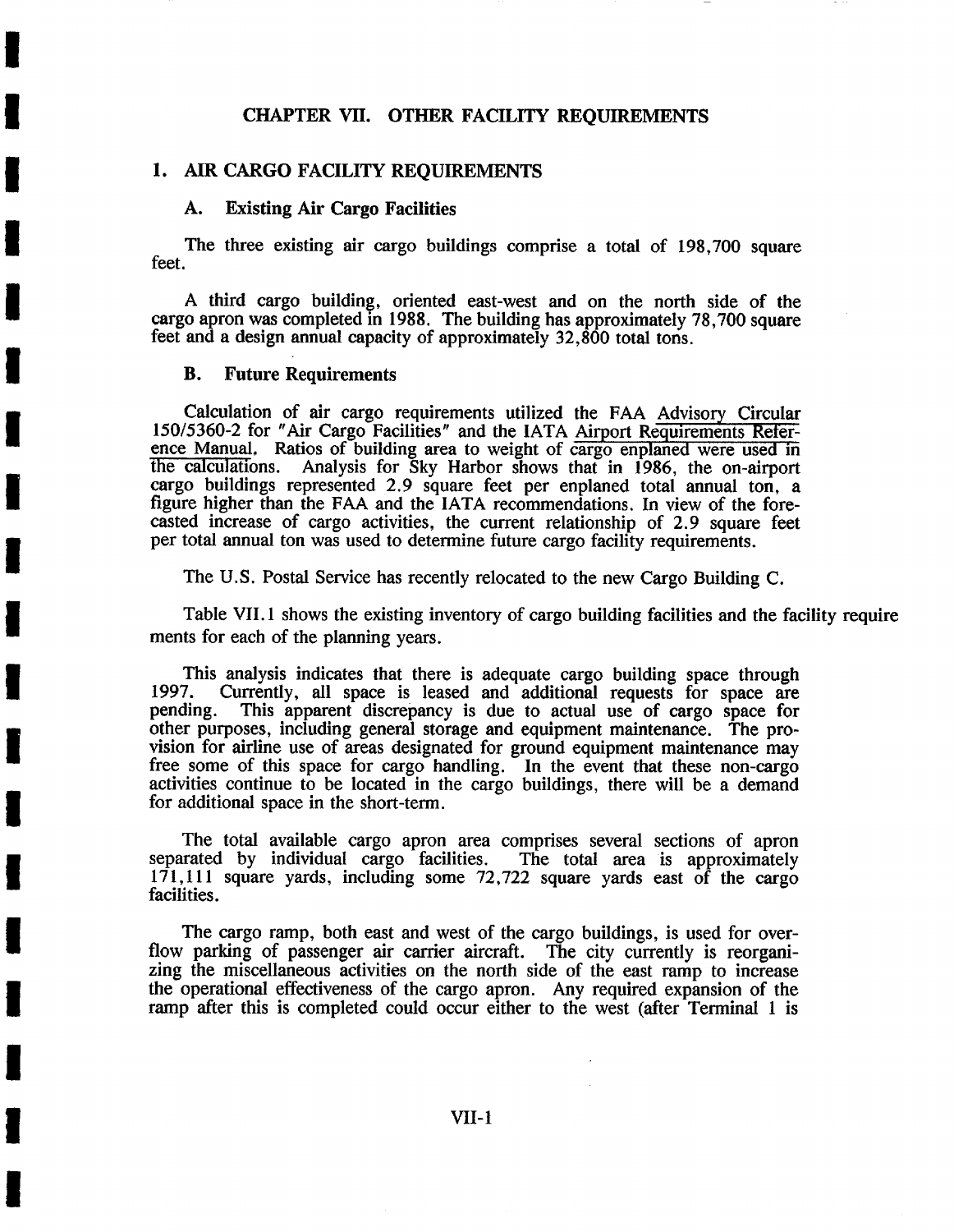# Table VII.1

|                                           | Existing<br>1986 | Forecast |         |         |         |
|-------------------------------------------|------------------|----------|---------|---------|---------|
|                                           |                  | 1992     | 1997    | 2002    | 2007    |
| Annual Tonnage                            | 36,976           | 51,600   | 65,400  | 80,140  | 98,200  |
| Sq. Ft. per Annual<br>Ton                 | 2.9              | 2.9      | 2.9     | 2.9     | 2.9     |
| Required Cargo<br>Bldg. $(sq. ft.)$       |                  | 149,600  | 189,700 | 232,400 | 284,800 |
| Existing Cargo<br>$Bldg.$ (sq. ft.)       | 106,560          | 198,700  | 198,700 | 198,700 | 198,700 |
| Net Requirement <sup>a</sup><br>(sq. ft.) |                  |          |         | 33,700  | 86,100  |

# AIR CARGO BUILDING REQUIREMENTS, 1986-2007

 $\cdot$ 

 $\frac{1}{2}$ 

 $\begin{array}{c} \hline \end{array}$ 

buildings used exclusively Assumes that space in the cargo ror ca rgo functions. =========================== Source: HNTB analysis.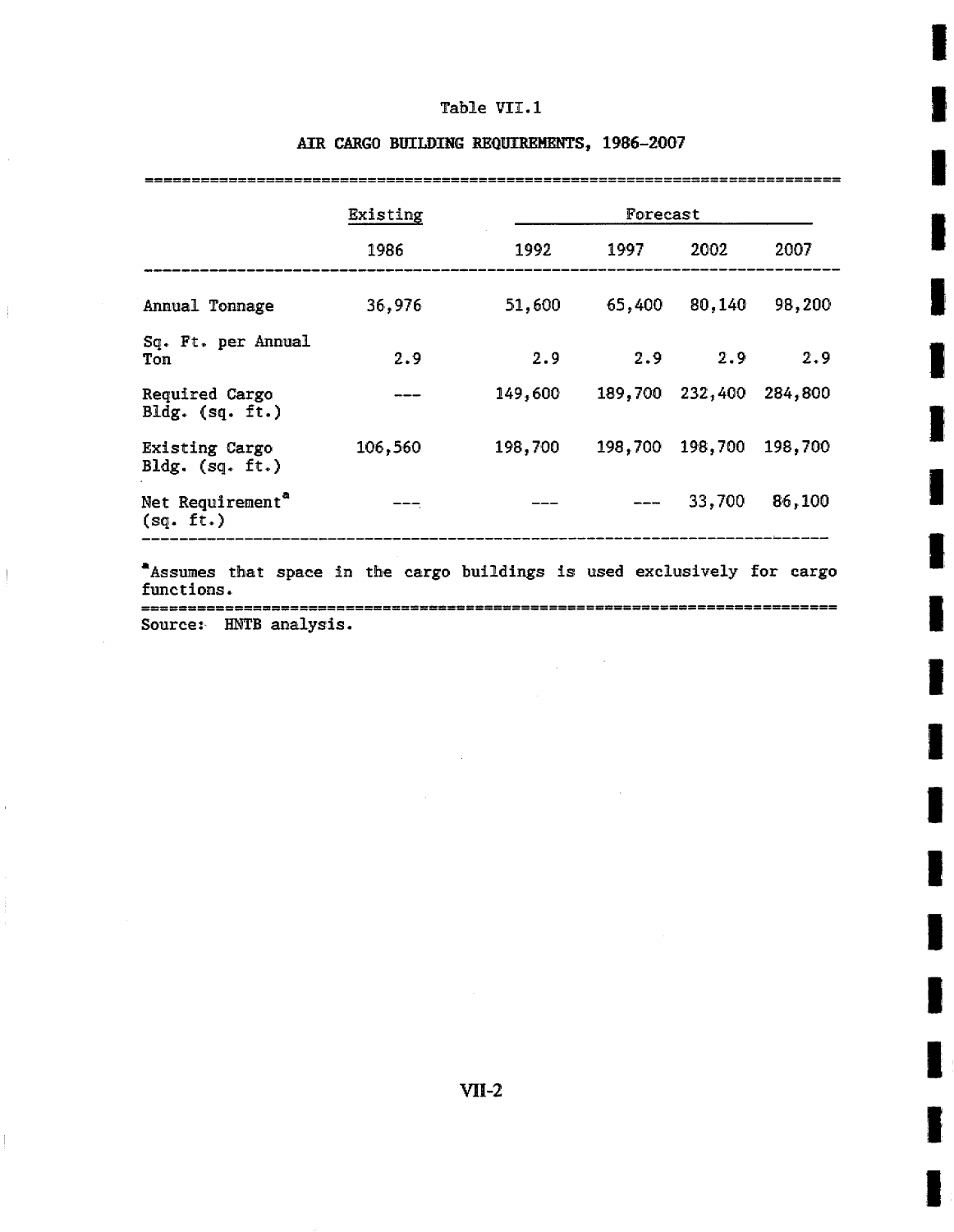removed) or to the east of the existing cargo apron.

Air cargo activity levels can fluctuate quickly, responding to decisions by individual companies to serve Phoenix. The requirements identified represent predictable, regular growth. If an unpredicted surge in demand were to occur in the future, the airport should be able to accommodate it. Room to expand beyond the above projected needs will be discussed in Chapter XI.

### 2. GENERAL AVIATION FACILITY REQUIREMENTS

# **A. Existing Capacity**

**!** 

**I** 

**I** 

**I** 

**I** 

**I** 

**I** 

**i** 

**I** 

**I** 

**!** 

**I** 

**I** 

**I** 

**I** 

**I** 

**i** 

**I** 

General aviation aircraft at the airport are serviced by three FBOs. Aircraft are based at FBO hangars and tie-downs and in city-owned execu-<br>tive/corporate hangars, and additional facilities provided by the city. At the tive/corporate hangars, and additional facilities provided by the city. time of inventory (Fall 1987), there were approximately 400 aircraft based at the airport, including:

N,

- 58 at FBOs
- 120 in small T-hangars  $\overline{a}$
- 8 in large T-hangars
- 121 in open tie-downs
- 16 under covered tie-downs
- 32 in corporate/executive hangars

The forecasts of based general aviation aircraft predict a decrease in the based aircraft through the torecast period, from the current 355 (excluding corporate aircraft) to 206 in the year 2007. Therefore, no net increase in overall facilities is required.

#### **B. Requirements**

The recent marked down-turn in general aviation activity is expected to continue. This is typical of major hubbing.airports around the U.S. As pressures on the airfield become more intense during "banks" of incoming or outgoing commercial jet aircraft, the operating environment becomes less attractive for the private owner. The trend away from Sky Harbor to the reliever airports is one which is encouraged by the city as a matter of policy. Its purpose is to preserve the capacity of the air carrier airport for airline aircraft opera-<br>tions. Construction of new facilities which would attract light general avia-Construction of new facilities which would attract light general aviation traffic is not proposed, although areas will be set aside for facilities for general aviation aircraft which must continue to operate out of PHX.

A summary of the general aviation facilities situation is as follows: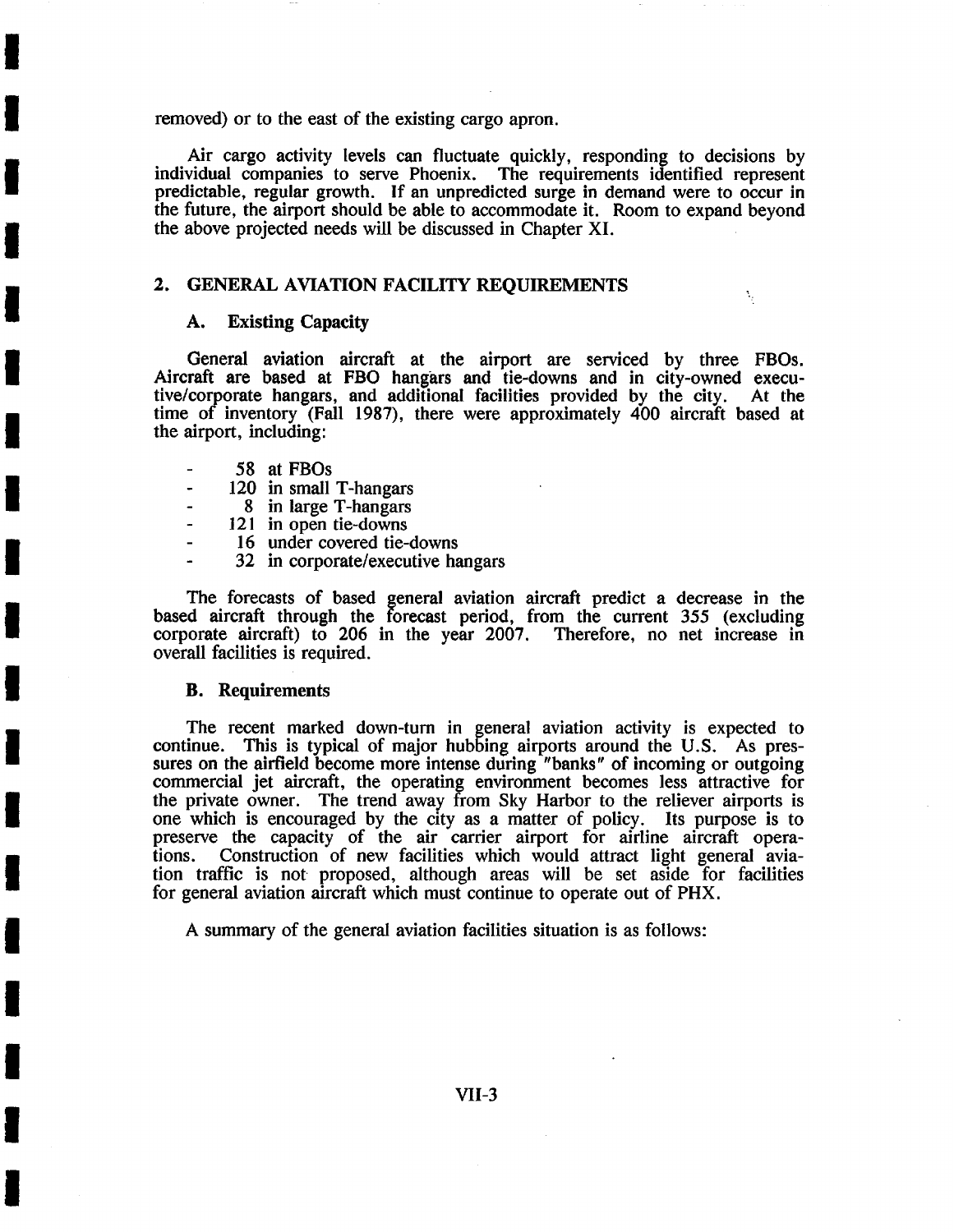There is currently a surplus of conventional corporate hangars. No more are proposed.

**I** 

**!** 

**I** 

**I** 

**I** 

**I** 

**!** 

**I** 

**I** 

**!** 

**I** 

**I** 

**I** 

**!** 

**I** 

**I** 

**i** 

- There are deficiencies in covered tie-downs (25 units) and T-hangars (61 units), but additional facilities will not be constructed pending review of how demand changes ever the next three to four years.
- Total tie-down spaces needed in the long-term will be 66, compared with 153 currently available. No new spaces will be planned.
- FBO apron areas are adequate for existing and future general aviation activity levels.
- Transient aircraft parking at the Executive Terminal accommodates 45-58 aircraft. This is adequate for future traffic levels.

### 3. SUPPORT FACILITY REQUIREMENTS

#### **A. City Maintenance Facilities**

The maintenance facilities, located on a 6.5-acre site, on the west side of the airport, are scheduled to relocate to a site of approxima¢e|y 8 acres to the immediate north of the existing facility. This facility, currently being prepared, will meet airport needs through 2007.

#### **B. Airline Maintenance Hangars**

There are currently two maintenance hangars on the airport: America West and DynAir.

The two-bay DynAir hangar is approximately 83,600 square feet and is located immediately southwest of Terminal 4. Large turbojet aircraft are maintained on a contract basis out of this facility. The lease on this area runs through 2004. After this year, the area is likely to be needed for expansion of Terminal 4. The America West hangar is part of that airline's new complex at the east end of the airport. It is approximately  $104,200$  square feet in four bays and is the location of America West's aircraft maintenance. The demand for aircraft maintenance facilities again is difficult to predict, resulting as it does from individual corporate decisions rather than routine growth tied to overall levels of airport activity. Opportunity for expansion of this ftmction will be provided in the "aviation-related use" land use category.

#### **C. Fuel Storage Facilities**

The aircraft fuel supply is Focated at three separate Jet-A fuel storage areas. The principal airline facility, located in the northeast corner of the Airport, has a 2,520,000 gallon capacity. The above-ground city facility,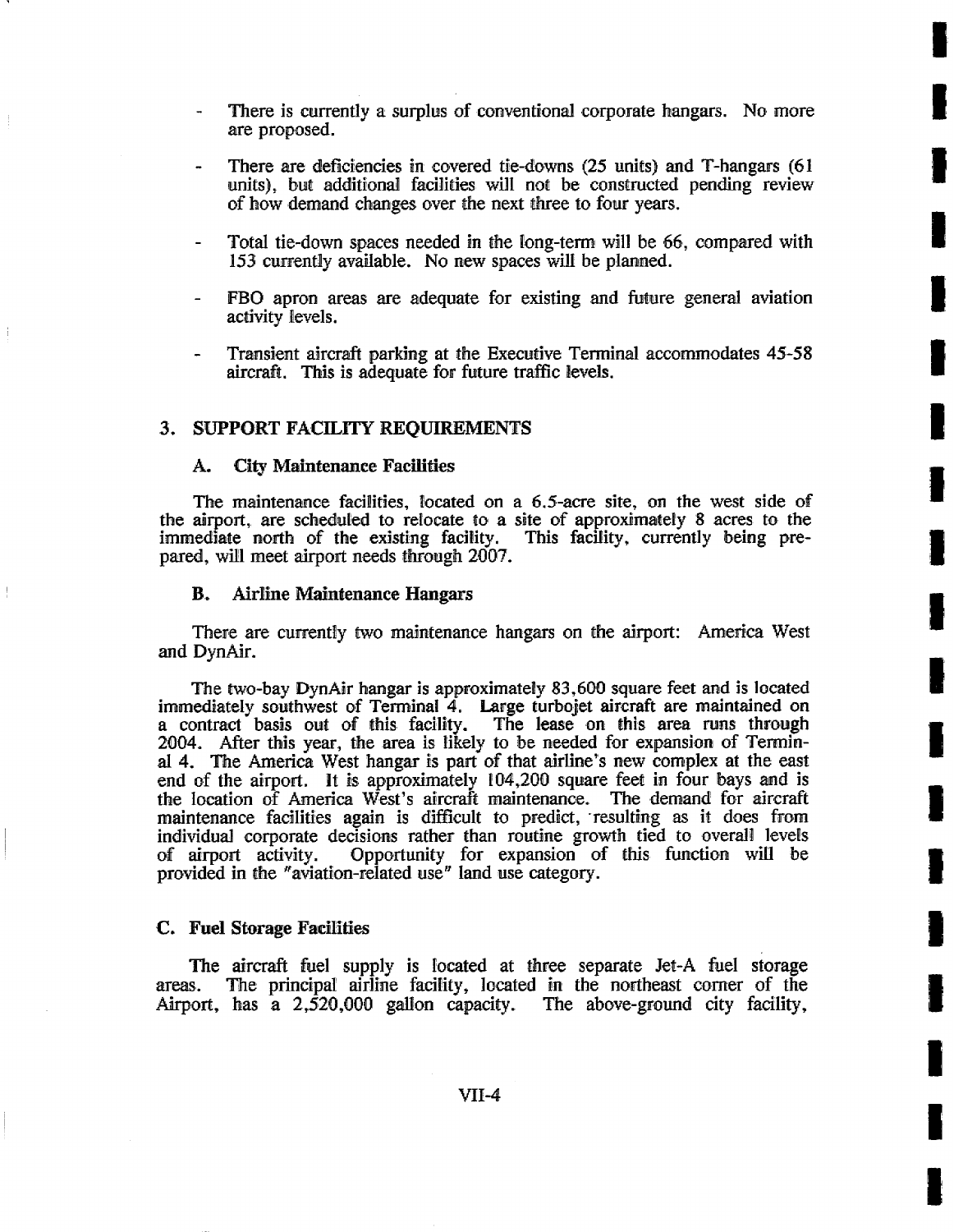located near the DynAir hangar, has a 120,000 gallon capacity, and the underground city facility, adjacent to Terminal 1, has a 262,000 gallon capacity. The total Jet-A storage capability is 2,902,000 gallons. Approximately 5.5 -6.0 million gallons of Jet-A fuel is pumped from these facilities in a typical month.

The standard for fuel storage capacity is a seven-day supply. The airport currently has a 15-day supply. It is anticipated that the current facilities It is anticipated that the current facilities will meet the needs throughout the forecast period. However, some consolidation of the fueling facilities will occur as a result of airport development which eliminates one or more of the smaller facilities. In the long-term, should fueling demand exceed the capability of the airline facility, it can be expanded at the present site.

## D. Airport Rescue and Firefighting Facility (ARFF)

**I** 

**I** 

**I** 

**I** 

**I** 

**I** 

**I** 

**I** 

**I** 

**I** 

**I** 

**I** 

**I** 

**I** 

**I** 

**I** 

**I** 

**I** 

The firefighting and rescue equipment currently housed at the airport ARFF facility (formerly called the CFR facility) surpasses required Index  $\overrightarrow{D}$  requirements, and actually meets Index  $E^2$  requirements, which would suffice for increased operations by B-747 aircraft. FAR Part 139 response time requirements to the mid-points of existing runways 8L-26R, 8R-26L, and to a future third runway can be met from the existing station.

The facility can remain at the existing location even with the construction of the northwest concourse of T-4, although this would involve minor restrictions on the use of the gates at the west side of this concourse and adjacent to the terminal. In the long-term, when the useful life of this facility is passed, it should be located, probably adjacent to T-3, immediately to the west of Taxiway Y.

In addition to the airport ARFF facility, a site for a remote fire station to the west of the airport has been identified by the city to serve the industrial park in this area. Although this station is not specifically required to Although this station is not specifically required to meet FAA-mandated ARFF requirements, equipment located there will be available to supplement the ARFF during emergencies.

#### **E. Federal Aviation Administration Facilities**

The Air Traffic Control Tower (ATCT) is located in a separate building to the west of Terminal 3. The facility includes a one-story structure housing administrative offices and a 183-foot tall structure including a tower cab of 400 square feet.

<sup>&</sup>lt;sup>1</sup> Part 139 establishes requirements for ARFF vehicles' response times, and agent discharge rates according to the size of aircraft served. Index D covers aircraft less than 200 feet long in regular service (5 scheduled departures).

<sup>&</sup>lt;sup>2</sup> Index E covers aircraft more than 200 feet long in regular service.